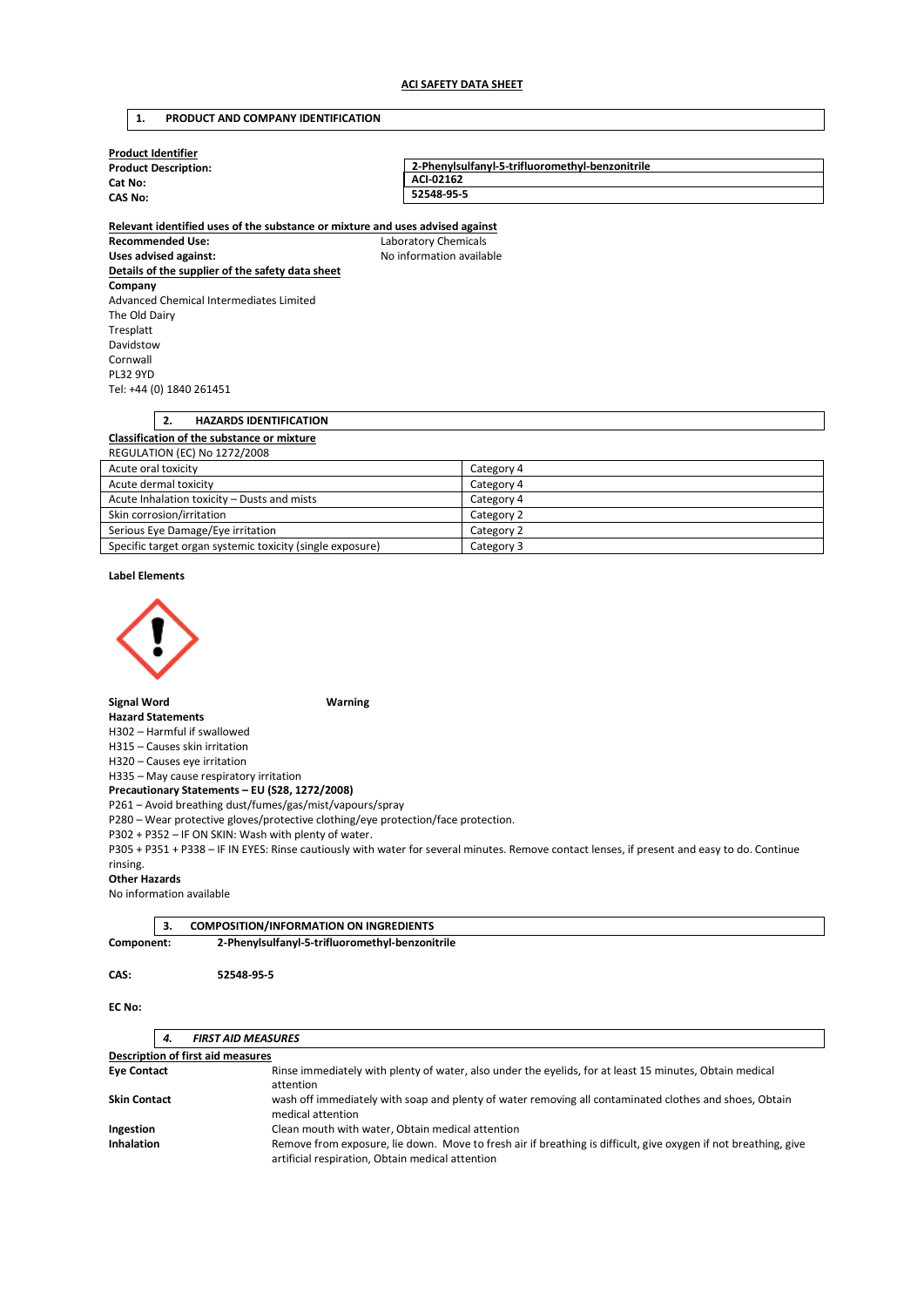#### **5. FIRE-FIGHTING MEASURES**

**Extinguishing media** 

**Suitable Extinguishing Media**  Water spray Carbon dioxide (CO2) Dry chemical foam **Extinguishing media which must not be used for safety reasons**  No information available **Special hazards arising from the substance or mixture**  Thermal decomposition can lead to release of irritating gases and vapours **Advice for fire-fighters**  As in any fire, wear self-contained breathing apparatus pressure-demand, MSHA/NIOSH (approved or equivalent) and full protective gear.

## **6. ACCIDENTAL RELEASE MEASURES**

**Personal precautions, protective equipment and emergency procedures** 

Ensure adequate ventilation **Environmental precautions** 

Prevent further leakage or spillage if safe to do so

**Methods and material for containment and cleaning up** 

Sweep up or spillage and collect in suitable container for disposal. Use suitable absorbent if required. Do not let this chemical enter the environment

## **7. HANDLING AND STORAGE**

**Precautions for Safe Handling** 

Avoid contact with skin and eyes. Do not breath dust. Do not breath vapours or spray mist. Do not ingest

**Conditions for Safe Storage, including and incompatibilities** 

Keep in a dry, cool and well-ventilated place. Keep container tightly closed.

**8. EXPOSURE CONTROLS/PERSONAL PROTECTION** 

**Control Parameters Exposure limits Exposure limits Not applicable Derived No Effect Level (DNEL)** No information available **Predicted No Effect Concentration** No information available **(PNEC)** 

**Exposure Controls** 

**Engineering Measures** Ensure adequate ventilation, especially in confined areas. Ensure that eyewash stations

**Personal Protective Equipment** 

- 1. **Eye protection Goggles**
- **2. Hand protection Protective gloves**
- 
- 
- **3. Skin and body protection** Wear appropriate protective gloves and clothing to prevent skin exposure **4. Respiratory protection** Follow the OSHA respirator regulations found in 29 CFR 1910.134 OR European Standard EN 149. Use a NIOSH/MSHA or European Standard EN 149 approved respirator

and safety showers are close to workstation location.

**Environmental Exposure Controls No information available** 

**Hygiene Measures** Handle in accordance with good industrial hygiene practice

if exposure limits are exceeded or if irritation or other symptoms are experienced.

#### **9. PHYSICAL AND CHEMICAL PROPERTIES**

| <b>Physical State</b>      | Solid             |
|----------------------------|-------------------|
| Appearance                 | White crystalline |
| <b>Boiling Point/Range</b> |                   |
| <b>Melting Point/Range</b> |                   |
| <b>Flash Point</b>         |                   |
| <b>Molecular Formula</b>   | C14H8F3NS         |
| <b>Molecular Weight</b>    | 279.29            |
|                            |                   |

## **10. STABILITY AND REACTIVITY**

**Reactivity Chemical Stability**  Stable under normal conditions **Possibility of Hazardous Reactions**  Hazardous Polymerization **No information available** Hazardous Reactions **No information available Conditions to Avoid**  Incompatible products. Heat. **Incompatible Materials**  Acids, bases, strong oxidizing agents, strong reducing agents, **Hazardous Decomposition Products**  In combustion emits toxic fumes.